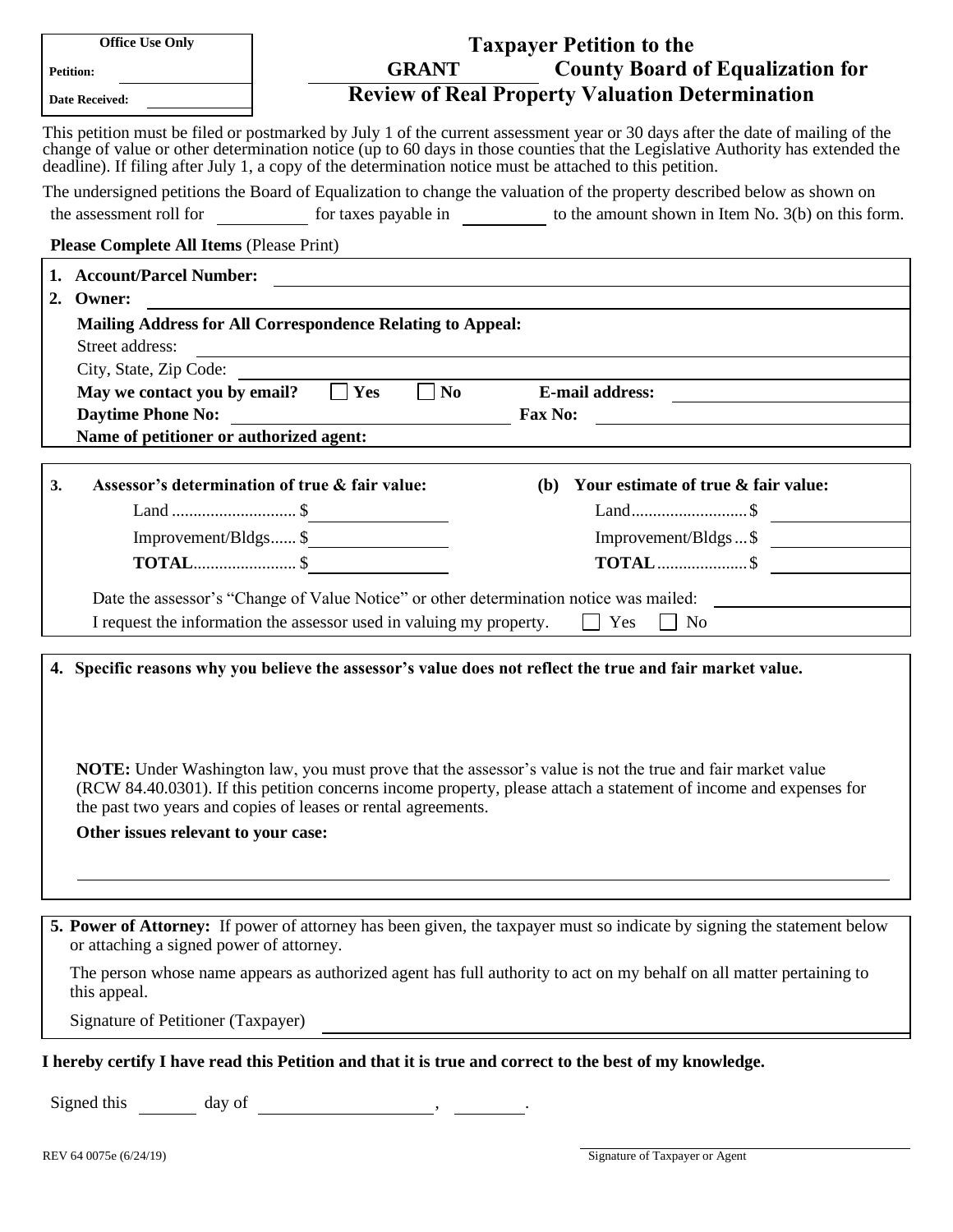| The property which is the subject of this petition is (check all which apply):<br>6.                                                                                                                                                                                                                |                                                                                                                      |  |  |
|-----------------------------------------------------------------------------------------------------------------------------------------------------------------------------------------------------------------------------------------------------------------------------------------------------|----------------------------------------------------------------------------------------------------------------------|--|--|
| Farm/Agricultural Land                                                                                                                                                                                                                                                                              | <b>Residential Building</b>                                                                                          |  |  |
| Residential Land                                                                                                                                                                                                                                                                                    | <b>Commercial Building</b>                                                                                           |  |  |
| Commercial Land                                                                                                                                                                                                                                                                                     | <b>Industrial Building</b>                                                                                           |  |  |
| <b>Industrial Land</b>                                                                                                                                                                                                                                                                              | Mobile Home                                                                                                          |  |  |
| Designated Forest Land                                                                                                                                                                                                                                                                              | Other                                                                                                                |  |  |
| Open Space/Current Use Land                                                                                                                                                                                                                                                                         |                                                                                                                      |  |  |
| 7. General description of property:                                                                                                                                                                                                                                                                 |                                                                                                                      |  |  |
| a. Address/location:<br><u> 1989 - Johann Stoff, deutscher Stoffen und der Stoffen und der Stoffen und der Stoffen und der Stoffen und der</u>                                                                                                                                                      |                                                                                                                      |  |  |
| b. Lot size (acres):<br><u> 1989 - Johann Barn, mars ann an t-Amhain Aonaich an t-Aonaich an t-Aonaich an t-Aonaich an t-Aonaich an t-Aon</u>                                                                                                                                                       |                                                                                                                      |  |  |
| c. Zoning or permitted use:                                                                                                                                                                                                                                                                         | <u> 1989 - Johann Barn, mars eta bainar eta bainar eta baina eta baina eta baina eta baina eta baina eta baina e</u> |  |  |
| d. Description of building:                                                                                                                                                                                                                                                                         |                                                                                                                      |  |  |
| e. View?<br>Yes<br>No                                                                                                                                                                                                                                                                               | f. Waterfront?<br>Yes<br>N <sub>o</sub>                                                                              |  |  |
|                                                                                                                                                                                                                                                                                                     |                                                                                                                      |  |  |
|                                                                                                                                                                                                                                                                                                     |                                                                                                                      |  |  |
| Date of purchase:                                                                                                                                                                                                                                                                                   |                                                                                                                      |  |  |
| 9. Remodeled or improved since purchase? $\Box$ Yes<br>$\overline{\phantom{a}}$ No<br>$Cost$ \$                                                                                                                                                                                                     |                                                                                                                      |  |  |
| 10. Has the property been appraised by other than the county assessor?                                                                                                                                                                                                                              | $\vert$   Yes<br>$\vert$   No                                                                                        |  |  |
| If yes, appraisal date:                                                                                                                                                                                                                                                                             | By whom?                                                                                                             |  |  |
| Appraised value:<br>$\sim$                                                                                                                                                                                                                                                                          | Purpose of appraisal:                                                                                                |  |  |
| Please complete all of the above items (if applicable). Information in boxes $1-5$ must be provided to be considered a<br>complete petition.                                                                                                                                                        |                                                                                                                      |  |  |
| You may submit additional information, either with this Petition or prior to twenty-one business days before the hearing, to<br>support your claim. The area below may be used for this purpose.                                                                                                    |                                                                                                                      |  |  |
| 11. Check the following statement that applies:<br>I intend to submit additional documentary evidence to the Board of Equalization and the assessor no later than<br>twenty-one business days prior to my scheduled hearing.                                                                        |                                                                                                                      |  |  |
| My petition is complete. I have provided all the documentary evidence that I intend to submit and I request a<br>hearing before the Board of Equalization as soon as possible.<br><b>Check one of the following:</b> $\Box$ I plan to attend the hearing $\Box$ I do not plan to attend the hearing |                                                                                                                      |  |  |
|                                                                                                                                                                                                                                                                                                     |                                                                                                                      |  |  |
| <b>Documentary Evidence Worksheet</b><br>Most recent sales of comparable property (within the past 5 years):                                                                                                                                                                                        |                                                                                                                      |  |  |
| Parcel No.<br><b>Address</b>                                                                                                                                                                                                                                                                        | <b>Land Size</b><br>Date of Sale<br><b>Sale Price</b>                                                                |  |  |
| a.<br><u> 1989 - Johann Stoff, Amerikaansk politiker († 1908)</u>                                                                                                                                                                                                                                   |                                                                                                                      |  |  |
| b.                                                                                                                                                                                                                                                                                                  | <u> 1989 - Johann Stoff, amerikansk politiker (d. 1989)</u>                                                          |  |  |
| c.                                                                                                                                                                                                                                                                                                  |                                                                                                                      |  |  |
| d.                                                                                                                                                                                                                                                                                                  |                                                                                                                      |  |  |

Information regarding sales of comparable properties may be obtained through personal research, local realtors, appraisers, or at the county assessor's office.

For tax assistance or to request this document in an alternate format, please call 360-705-6705. Teletype (TTY) users may use the Washington Relay Service by calling 711. For assistance, contact the county board of equalization where your property is located.